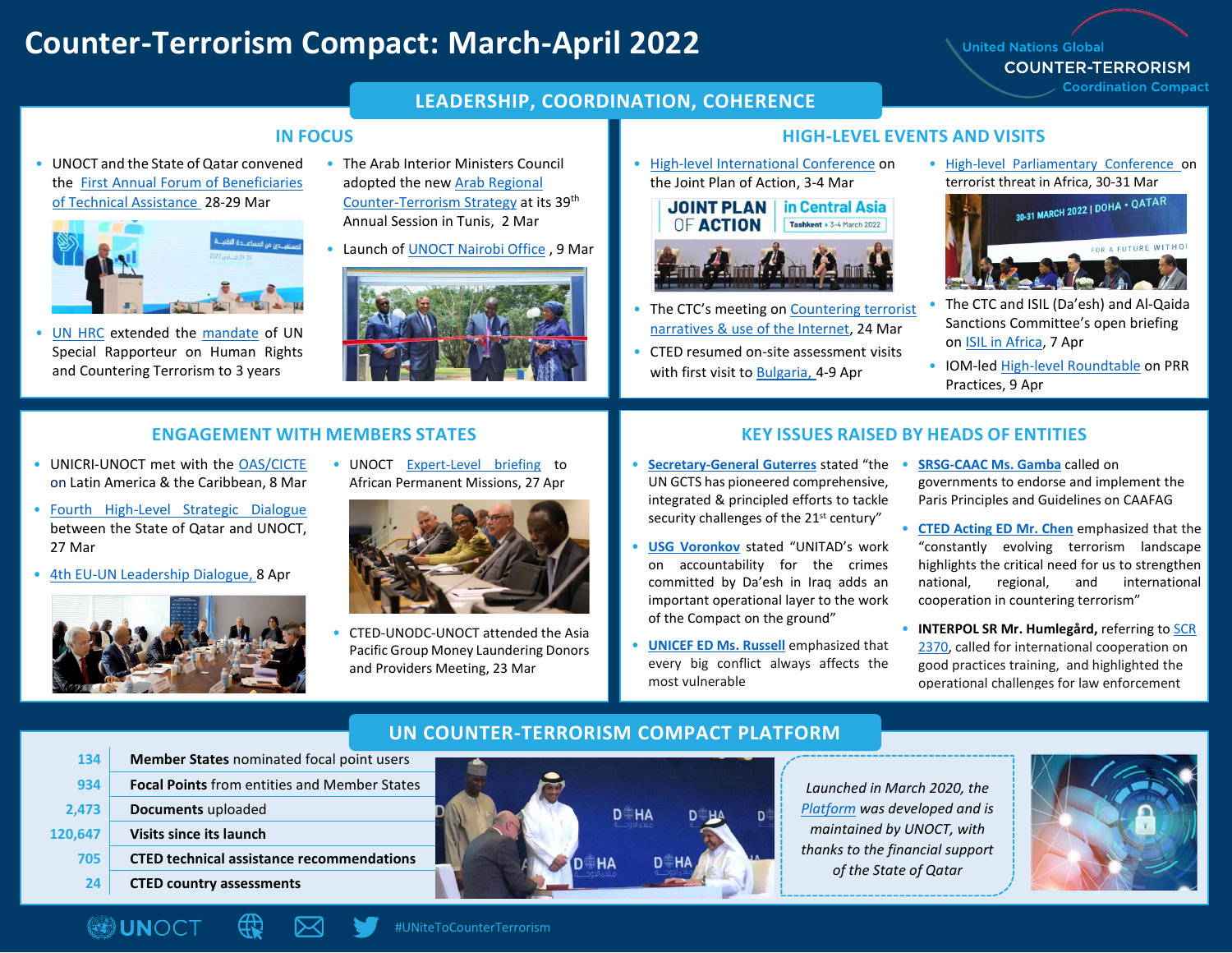## **Counter-Terrorism Compact: March-April 2022**

**United Nations Global COUNTER-TERRORISM** 

**Coordination Compact** 

#### **GUIDANCE, RESEARCH, ANALYSIS**

#### **COMPACT WORKING GROUPS NEW REPORTS AND PUBLICATIONS**

**4 meetings** were convened in March-April. Key highlights:

• **RMME Working Group:** Evaluation Sub-Group shared the findings of the [meta-synthesis study,](https://www.un.org/counterterrorism/sites/www.un.org.counterterrorism/files/meta-synthesis_united_nations_global_counter_terrorism_strategy.pdf) 10 Mar. The [Multi-Year Appeal](https://www.un.org/counterterrorism/the-appeal#:~:text=The%20United%20Nations%20Multi-Year%20Appeal%20for%20Counter-Terrorism%20is,continually%20evolving%20threat%20of%20terrorism%20and%20violent%20extremism.) was showcased at the Doha Beneficiaries Forum, 28-29 Mar



• **CJLR-CFT Working Group:** UNODC, UNOCT Iraq teams and UNITAD briefed on Iraq; discussed fund-raising priorities including through the Multi-Year Appeal, 18 Mar

- **NARS Working Group** discussed the implementation efforts of Kyrgyzstan's CT Strategy (2017-2022) and the report of the CTC assessment visit to Morocco (2019), 16 Mar
- **ETCIP Working Group** briefed on capacity building support to +100 Member States through Global Programme on Preventing and Responding to WMD/CBRN, 6 April



- 
- 2021 Report of the Secretary General on the [Work of the](https://www.un.org/annualreport/)  **[Organization](https://www.un.org/annualreport/)**
- Secretary General's Report [Youth, Peace and Security](https://documents-dds-ny.un.org/doc/UNDOC/GEN/N22/289/84/pdf/N2228984.pdf?OpenElement)
- Secretary General's Report: Conflict-related [Sexual Violence](https://www.un.org/sexualviolenceinconflict/wp-content/uploads/2022/04/2022-UN-SG-annual-report-on-CRSV-English.pdf)
- UNOC[T Handbook:](https://www.un.org/counterterrorism/sites/www.un.org.counterterrorism/files/2114743-global_south_initiatives_en.pdf) Global South Initiatives to CT and PVE
- CTED Report: [ISIL in Africa](https://www.un.org/securitycouncil/ctc/content/civil-society-perspectives-isil-africa-key-trends-and-developments)

# $\left(\vec{q}\right)$  UNODC

geria Training Module on Investigative Interviewing,<br>the Right to Remain Silent and the Probibition of Torture

Nigeria o[n Investigative](https://www.unodc.org/unodc/en/terrorism/latest-news/2022_unodc-launches-new-training-manual-for-nigeria-on-investigative-interviewing.html)  [Interviewing](https://www.unodc.org/unodc/en/terrorism/latest-news/2022_unodc-launches-new-training-manual-for-nigeria-on-investigative-interviewing.html) • UNAOC: [News Flash](https://www.unaoc.org/2022/04/unaoc-news-flash-volume-26/) Mar-

Report

April

• UNODC: Training Manual for

- UNDP Report[: PVE and BI](https://www.undp.org/library/enhancing-efforts-prevent-violent-extremism-leveraging-behavioural-insights) and the relate[d blog](https://undp.medium.com/fighting-violent-extremism-with-behaviour-change-2bee9464f958)
- UNDP: [3rd](https://pveportal.org/) an[d 4th](https://www1.undp.org/content/oslo-governance-centre/en/home/our-focus/preventing-violent-extremism/Podcast-ExploringExtremism.html) podcasts on Exploring Extremism
- 202[2 Global Terrorism Index](https://www.visionofhumanity.org/wp-content/uploads/2022/03/GTI-2022-web.pdf)

#### • **PROJECTS WITH UNOCT/UNCCT CATALYTIC FUNDING**

60 INSTALLED

## **18 Projects** 9 Completed 9 Ongoing

•

*CTED-UNOCT-UNIDIR launched the [Technical](https://www.un.org/securitycouncil/ctc/sites/www.un.org.securitycouncil.ctc/files/files/documents/2022/Mar/technical_guidelines_to_facilitate_the_implementation_of_security_council_resolution_2370_2017_and_related_international_standards_and_good_practices_on_preventing_terrorists_from_acquiring_weapons.pdf)  [Guidelines](https://www.un.org/securitycouncil/ctc/sites/www.un.org.securitycouncil.ctc/files/files/documents/2022/Mar/technical_guidelines_to_facilitate_the_implementation_of_security_council_resolution_2370_2017_and_related_international_standards_and_good_practices_on_preventing_terrorists_from_acquiring_weapons.pdf) for implementation of SCR 2370 (2017) and good practices on preventing terrorists from acquiring weapons, 18 Mar*



### **JOINT INITIATIVES AND CAPACITY-BUILDING**

#### **MULTI-AGENCY MEETINGS, PROGRAMMES**

- **UNICEF-UNOCT Joint Scoping Exercise in Iraq** established an in-country coordination mechanism, 1 Mar
- **UN Cyber Hub** discussed the outcomes of 'Our Common Agenda' and 'New Agenda for Peace' consultations, 8 Mar
- UNICEF-UNOCT briefed the **Global Framework Steering Committee** on Iraq, Maldives and resources, 24 Mar
- INTERPOL-UNOCT held **CT TECH Regional Consultations** for Central Asia and Mongolia, Southern Europe and South Caucasus, West Africa and the Caribbean**,** 14, 26, 28 Apr
- **UN Working Group on Gender Equality & Women´s Empowerment** discussed Intersectionality, 28 Mar
- **UN Working Group on Hate Speech** discussed the Executive Committee Decision:2022/11 & [UN Strategy,](https://www.un.org/en/genocideprevention/documents/UN%20Strategy%20and%20Plan%20of%20Action%20on%20Hate%20Speech%2018%20June%20SYNOPSIS.pdf) 12 Apr
- **UNOCT Global PCVE Programme** briefed the UN Inter-Agency Network on Youth Development's Annual Meeting on [YEEP & P2P,](https://www.un.org/counterterrorism/events/launch-regional-youth-engagement-and-empowerment-programme-south-and-southeast-asia) 27-28 Apr



## **REGIONAL FOCUS**

• CTED-UNODC-UNOCT Workshop on [Regional SPRR Strategy,](https://www.un.org/securitycouncil/ctc/news/regional-workshop-holistic-regional-and-national-approach-screening-prosecution-rehabilitation) 14-16 Mar



- UNOCT Fusion Cell[s Analyst Course](https://twitter.com/UN_OCT/status/1502014698652323843/photo/1) for Botswana, Ghana and Uganda, 28 Feb-10 Mar
- CTED-UNOCT [Regional Expert Workshop](https://twitter.com/UN_OCT/status/1499227472931569671/photo/1) on biometrics for South-East Asia, 28 Feb-2 Mar
- CTED-UNOCT-UNRCCA Workshop o[n](https://unrcca.unmissions.org/unrcca-co-organizes-national-workshop-tajik-authorities-biometric-data-and-counter-terrorism) [Biometric data](https://unrcca.unmissions.org/unrcca-co-organizes-national-workshop-tajik-authorities-biometric-data-and-counter-terrorism) for Tajikistan, 28-30 Mar
- UNODC [4th High-Level Meetings](https://www.unodc.org/unodc/en/terrorism/latest-news/2022_unodc-promotes-regional-cooperation-to-prevent-violent-extremism-in-south-asia.html) for PVE Practitioners of South Asia, 15-16 Mar
- UNICRI-UNOC[T Expert Group meeting](https://twitter.com/UN_OCT/status/1501702201277825025/photo/1) on Cybersecurity & New Technologies, 9 Mar
- UNICRI Workshop o[n organized crime](https://unicri.it/index.php/News/UNICRI-UNGSC-addressing-nexus-crime-terrorism)  [and terrorism](https://unicri.it/index.php/News/UNICRI-UNGSC-addressing-nexus-crime-terrorism) for UN Staff, 11-13 Apr
- ICAO [Facilitation Implementation](https://www.icao.int/MID/Pages/2022/FAL%20Webinar.aspx) webinar for Middle East and North Africa, 12-13 Apr
- IOM-UNOCT-CTED Workshop for Kenya on CT Travel Program, 4-5 Apr
- UNESCO-UNOCT Workshop for Sri Lanka on PVE National Action Plan, 26 Apr

#UNiteToCounterTerrorism

**OUNOCT**